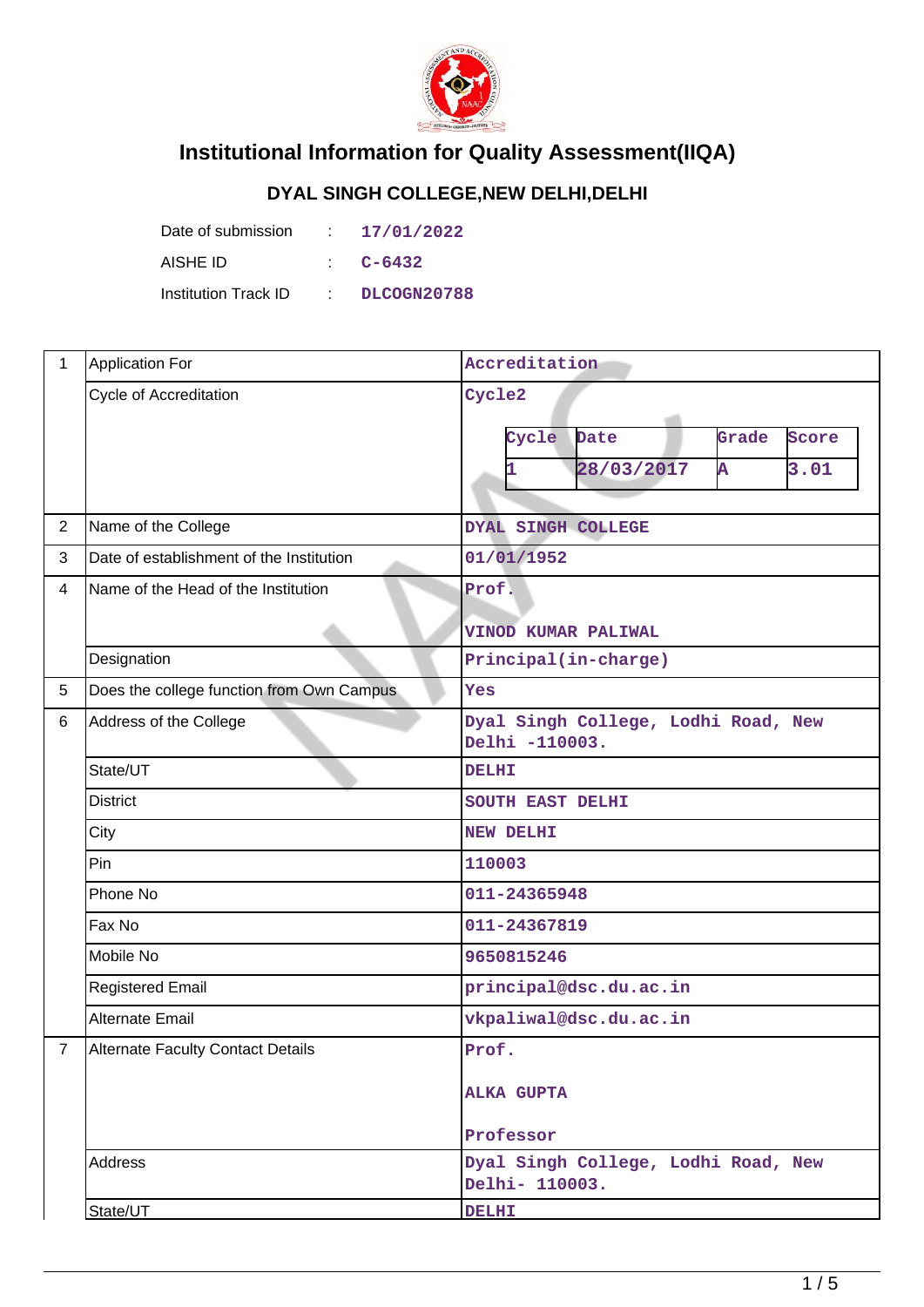|    | City                                                                                                                       |                                                                                                                                                                    | <b>NEW DELHI</b>                                 |                           |          |  |  |
|----|----------------------------------------------------------------------------------------------------------------------------|--------------------------------------------------------------------------------------------------------------------------------------------------------------------|--------------------------------------------------|---------------------------|----------|--|--|
|    | Pin                                                                                                                        |                                                                                                                                                                    | 110003                                           |                           |          |  |  |
|    | Phone No                                                                                                                   |                                                                                                                                                                    | 011-9650815246                                   |                           |          |  |  |
|    | Fax No                                                                                                                     |                                                                                                                                                                    |                                                  |                           |          |  |  |
|    | Mobile No                                                                                                                  |                                                                                                                                                                    | 9968026273                                       |                           |          |  |  |
|    | Email                                                                                                                      |                                                                                                                                                                    |                                                  | alkagupta@dsc.du.ac.in    |          |  |  |
|    | <b>Alternate Email</b>                                                                                                     |                                                                                                                                                                    |                                                  | dscigac16@dsc.du.ac.in    |          |  |  |
| 8  | Website                                                                                                                    |                                                                                                                                                                    |                                                  | www.dsc.du.ac.in          |          |  |  |
| 9  | Years of graduation of last two batches                                                                                    | Has the Institution completed 6 years of existence /                                                                                                               | Yes                                              | Year1- 2020 Year2- 2021   |          |  |  |
| 10 | Nature of the college                                                                                                      |                                                                                                                                                                    | Constituent                                      |                           |          |  |  |
| 11 | <b>College Affiliation</b>                                                                                                 |                                                                                                                                                                    | Affiliated                                       |                           |          |  |  |
| 12 |                                                                                                                            | Name of the affiliating University(ies) and the state(s) in which the University(ies) is located                                                                   |                                                  |                           |          |  |  |
|    | <b>State</b>                                                                                                               | <b>University Name</b>                                                                                                                                             |                                                  | <b>Documents</b>          |          |  |  |
|    | Delhi                                                                                                                      | University of Delhi                                                                                                                                                |                                                  | <u>View Document</u>      |          |  |  |
|    |                                                                                                                            |                                                                                                                                                                    |                                                  |                           |          |  |  |
| 13 | <b>UGC Act?</b>                                                                                                            | Is the Institution recognized under section 2(f) of the                                                                                                            | <b>Yes</b><br>01/01/1952<br><u>View Document</u> |                           |          |  |  |
| 14 | <b>UGC Act?</b>                                                                                                            | Is the Institution recognized under section 12B of the                                                                                                             | Yes<br>01/01/1952                                |                           |          |  |  |
|    | If yes, date of recognition by UGC under section<br>12B along with latest Plan General Development<br>Grant release letter | View Document                                                                                                                                                      |                                                  |                           |          |  |  |
| 15 | Is the institution recognised as an Autonomous<br>College by the UGC?                                                      | <b>No</b>                                                                                                                                                          |                                                  |                           |          |  |  |
| 16 | Is the institution recognised as a 'College with<br>Potential for Excellence (CPE)' by the UGC?                            |                                                                                                                                                                    | <b>No</b>                                        |                           |          |  |  |
| 17 | Is the institution recognised as a 'College of<br>Excellence' by the UGC?                                                  |                                                                                                                                                                    | <b>No</b>                                        |                           |          |  |  |
| 18 | by any Statutory Regulatory Authority (SRA)                                                                                | Is the College offering any programmes recognised                                                                                                                  | <b>No</b>                                        |                           |          |  |  |
|    | <b>Statutory Regulatory Authorities</b>                                                                                    |                                                                                                                                                                    |                                                  | SRA program<br>No Content | Document |  |  |
| 19 |                                                                                                                            | If the institution is not affiliated to a university and is<br>offering programmes recognized by any Statutory<br>Regulatory Authorities (SRA), are the programmes | Not Applicable                                   |                           |          |  |  |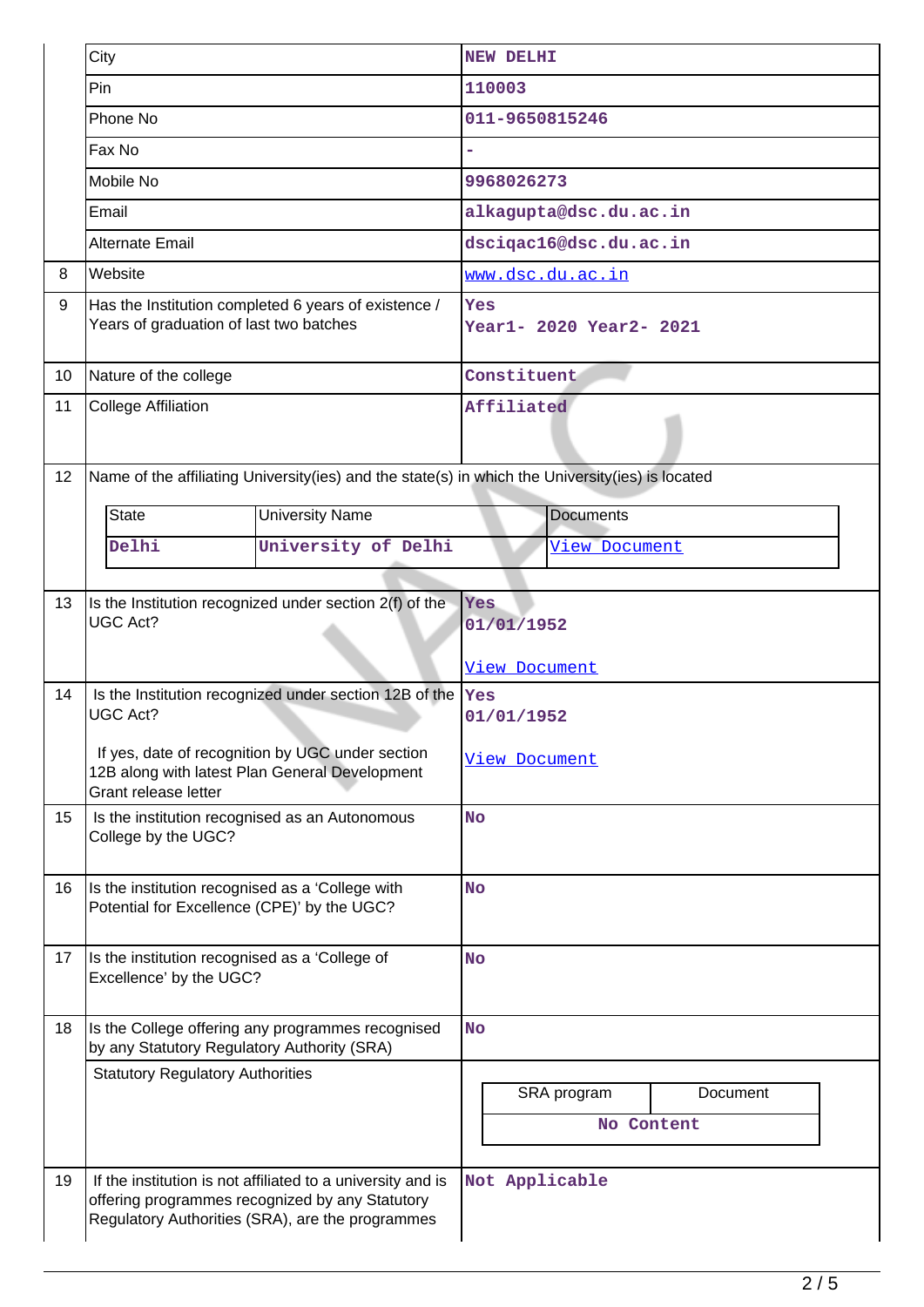|    | recognized by Association of Indian Universities(AIU)<br>or other appropriate Government authorities as<br>equivalent to UG / PG Programmes of a University |             |                        |                               |                        |                           |
|----|-------------------------------------------------------------------------------------------------------------------------------------------------------------|-------------|------------------------|-------------------------------|------------------------|---------------------------|
| 20 | Number of programmes offered                                                                                                                                |             |                        |                               |                        |                           |
|    | Programmes                                                                                                                                                  |             |                        | Number                        |                        |                           |
|    | <b>UG</b>                                                                                                                                                   |             |                        | 22                            |                        |                           |
|    | $_{\rm PG}$                                                                                                                                                 |             |                        | $\overline{\mathbf{2}}$       |                        |                           |
|    | Post Master's (DM, Ayurveda<br>Vachaspathi, M.Ch)                                                                                                           |             |                        | $\overline{0}$                |                        |                           |
|    | Pre Doctoral (M.Phil)                                                                                                                                       |             |                        | $\mathbf 0$                   |                        |                           |
|    | Doctoral (Ph.D)                                                                                                                                             |             |                        | $\mathbf 0$                   |                        |                           |
|    | Post Doctoral (D.Sc, D.Litt,<br>LLD)                                                                                                                        |             |                        | $\overline{0}$                |                        |                           |
|    | PG Diploma recognised by statutory                                                                                                                          |             |                        | $\overline{0}$                |                        |                           |
|    | authority including university                                                                                                                              |             |                        |                               |                        |                           |
|    | Diploma                                                                                                                                                     |             |                        | $\overline{0}$                |                        |                           |
|    | Certificate / Awareness                                                                                                                                     |             |                        | $\overline{0}$                |                        |                           |
|    |                                                                                                                                                             |             |                        |                               |                        |                           |
| 21 | Programme Details                                                                                                                                           |             |                        |                               |                        |                           |
|    | Program                                                                                                                                                     | Department  |                        | <b>University Affiliation</b> | <b>SRA Recognition</b> | <b>Affiliation Status</b> |
|    | <b>BCom(Hons)</b>                                                                                                                                           | Commerce    | Delhi                  | University of                 |                        | Permanent                 |
|    | BCom(Program)                                                                                                                                               | Commerce    | University of<br>Delhi |                               | Permanent              |                           |
|    | <b>BA(Hons)</b>                                                                                                                                             | English     | University of<br>Delhi |                               |                        | Permanent                 |
|    | <b>BA(Hons)</b>                                                                                                                                             | Hindi       | Delhi                  | University of                 |                        | Permanent                 |
|    | BSc(Hons)                                                                                                                                                   | Mathematics | Delhi                  | University of                 |                        | Permanent                 |
|    | <b>BA(Hons)</b>                                                                                                                                             | Philosophy  | Delhi                  | University of                 |                        | Permanent                 |
|    | <b>BA(Hons)</b>                                                                                                                                             | Sanskrit    | Delhi                  | University of                 |                        | Permanent                 |
|    | <b>BA(Hons)</b>                                                                                                                                             | Urdu        | University of<br>Delhi |                               |                        | Permanent                 |
|    | BSc(Hons)                                                                                                                                                   | Computer    |                        | University of                 |                        | Permanent                 |
|    |                                                                                                                                                             | Science     | Delhi                  |                               |                        |                           |
|    | BSc(Hons)                                                                                                                                                   | Botany      | Delhi                  | University of                 |                        | Permanent                 |
|    | BSc(Hons)                                                                                                                                                   | Zoology     | University of<br>Delhi |                               |                        | Permanent                 |
|    | BSc(Hons)                                                                                                                                                   | Chemistry   | Delhi                  | University of                 |                        | Permanent                 |
|    | BSc(Hons)                                                                                                                                                   | Physics     | Delhi                  | University of                 |                        | Permanent                 |
|    | BA(Hons)                                                                                                                                                    | Economics   | Delhi                  | University of                 |                        | Permanent                 |
|    | <b>BA(Hons)</b>                                                                                                                                             | Geography   |                        | University of                 |                        | Permanent                 |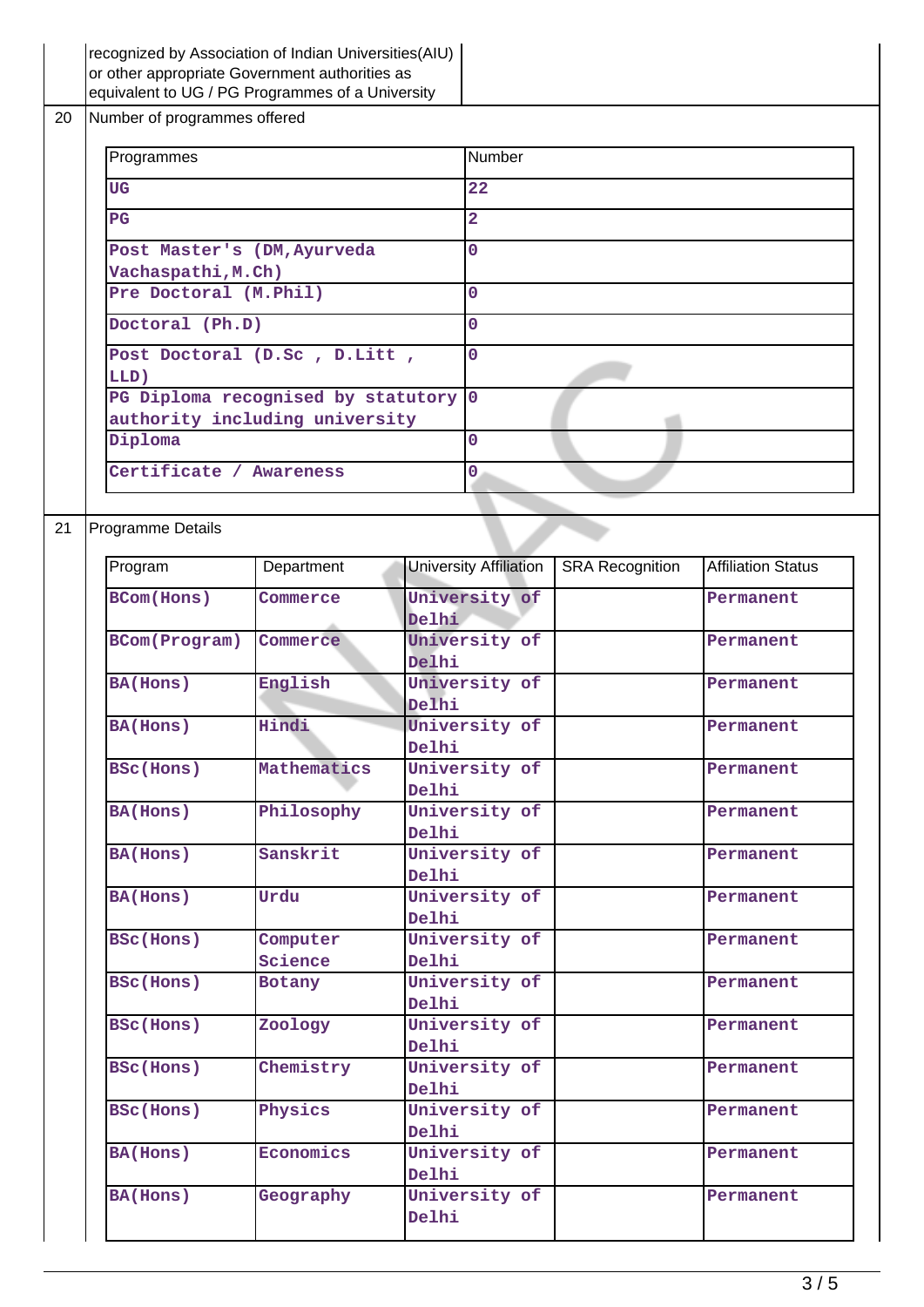| University of<br>History<br>Permanent<br>Delhi<br>Political<br>University of<br><b>BA(Hons)</b><br>Permanent<br>Science<br>Delhi<br>Punjabi<br>University of<br>Permanent<br>Delhi<br><b>B</b> Sc<br>University of<br><b>BSc(Life</b><br>Permanent<br>Science)<br>Delhi<br><b>BSc(Physical</b><br>B Sc<br>University of<br>Permanent<br>Science<br>Delhi<br>Chemistry)<br><b>BSc(Physical</b><br><b>B</b> Sc<br>University of<br>Permanent<br>Delhi<br>University of<br>B A<br>Permanent<br>Delhi<br>English<br>University of<br>Permanent<br>Delhi<br>University of<br>Mathematics<br>Permanent<br>Delhi<br><b>View Document</b><br>Number of Teaching Staff by employment status (permanent / temporary) and by gender<br>Female<br>Transgender<br>Total<br>72<br>70<br>142<br>55<br>99<br>44<br>Number of Non-Teaching Staff by employment status (permanent / temporary) and by gender<br>Total<br>Female<br>Transgender<br>138<br>100<br>38<br>Number of Students on roll by gender<br>Female<br>Transgender<br>Total<br>6119<br>3655<br>2464<br>Does the institution have statutory cells / committees<br>1. Commitee for SC/ST<br>2.Grievance Redressal Committee<br>3. Internal Compliant Committee<br>4. Anti-ragging Committee<br>5.OBC Cell<br>Date of establishment of IQAC<br>24/04/2017<br>The minutes of IQAC meeting and Action Taken<br>Report should be uploaded on the institutional<br><b>View Document</b><br>Date<br>07/01/2022<br>https://dsc.du.ac.in/<br>current%20notices/IQA |    |                    |  |  |  |  |  |  |  |  |
|---------------------------------------------------------------------------------------------------------------------------------------------------------------------------------------------------------------------------------------------------------------------------------------------------------------------------------------------------------------------------------------------------------------------------------------------------------------------------------------------------------------------------------------------------------------------------------------------------------------------------------------------------------------------------------------------------------------------------------------------------------------------------------------------------------------------------------------------------------------------------------------------------------------------------------------------------------------------------------------------------------------------------------------------------------------------------------------------------------------------------------------------------------------------------------------------------------------------------------------------------------------------------------------------------------------------------------------------------------------------------------------------------------------------------------------------------------------------------------------------------------|----|--------------------|--|--|--|--|--|--|--|--|
|                                                                                                                                                                                                                                                                                                                                                                                                                                                                                                                                                                                                                                                                                                                                                                                                                                                                                                                                                                                                                                                                                                                                                                                                                                                                                                                                                                                                                                                                                                         |    | <b>BA(Hons)</b>    |  |  |  |  |  |  |  |  |
|                                                                                                                                                                                                                                                                                                                                                                                                                                                                                                                                                                                                                                                                                                                                                                                                                                                                                                                                                                                                                                                                                                                                                                                                                                                                                                                                                                                                                                                                                                         |    |                    |  |  |  |  |  |  |  |  |
|                                                                                                                                                                                                                                                                                                                                                                                                                                                                                                                                                                                                                                                                                                                                                                                                                                                                                                                                                                                                                                                                                                                                                                                                                                                                                                                                                                                                                                                                                                         |    |                    |  |  |  |  |  |  |  |  |
|                                                                                                                                                                                                                                                                                                                                                                                                                                                                                                                                                                                                                                                                                                                                                                                                                                                                                                                                                                                                                                                                                                                                                                                                                                                                                                                                                                                                                                                                                                         |    | <b>BA(Hons)</b>    |  |  |  |  |  |  |  |  |
|                                                                                                                                                                                                                                                                                                                                                                                                                                                                                                                                                                                                                                                                                                                                                                                                                                                                                                                                                                                                                                                                                                                                                                                                                                                                                                                                                                                                                                                                                                         |    |                    |  |  |  |  |  |  |  |  |
|                                                                                                                                                                                                                                                                                                                                                                                                                                                                                                                                                                                                                                                                                                                                                                                                                                                                                                                                                                                                                                                                                                                                                                                                                                                                                                                                                                                                                                                                                                         |    |                    |  |  |  |  |  |  |  |  |
|                                                                                                                                                                                                                                                                                                                                                                                                                                                                                                                                                                                                                                                                                                                                                                                                                                                                                                                                                                                                                                                                                                                                                                                                                                                                                                                                                                                                                                                                                                         |    |                    |  |  |  |  |  |  |  |  |
|                                                                                                                                                                                                                                                                                                                                                                                                                                                                                                                                                                                                                                                                                                                                                                                                                                                                                                                                                                                                                                                                                                                                                                                                                                                                                                                                                                                                                                                                                                         |    |                    |  |  |  |  |  |  |  |  |
|                                                                                                                                                                                                                                                                                                                                                                                                                                                                                                                                                                                                                                                                                                                                                                                                                                                                                                                                                                                                                                                                                                                                                                                                                                                                                                                                                                                                                                                                                                         |    |                    |  |  |  |  |  |  |  |  |
|                                                                                                                                                                                                                                                                                                                                                                                                                                                                                                                                                                                                                                                                                                                                                                                                                                                                                                                                                                                                                                                                                                                                                                                                                                                                                                                                                                                                                                                                                                         |    |                    |  |  |  |  |  |  |  |  |
|                                                                                                                                                                                                                                                                                                                                                                                                                                                                                                                                                                                                                                                                                                                                                                                                                                                                                                                                                                                                                                                                                                                                                                                                                                                                                                                                                                                                                                                                                                         |    | Science            |  |  |  |  |  |  |  |  |
|                                                                                                                                                                                                                                                                                                                                                                                                                                                                                                                                                                                                                                                                                                                                                                                                                                                                                                                                                                                                                                                                                                                                                                                                                                                                                                                                                                                                                                                                                                         |    | Computer           |  |  |  |  |  |  |  |  |
|                                                                                                                                                                                                                                                                                                                                                                                                                                                                                                                                                                                                                                                                                                                                                                                                                                                                                                                                                                                                                                                                                                                                                                                                                                                                                                                                                                                                                                                                                                         |    | Science)           |  |  |  |  |  |  |  |  |
|                                                                                                                                                                                                                                                                                                                                                                                                                                                                                                                                                                                                                                                                                                                                                                                                                                                                                                                                                                                                                                                                                                                                                                                                                                                                                                                                                                                                                                                                                                         |    | <b>BA(Program)</b> |  |  |  |  |  |  |  |  |
|                                                                                                                                                                                                                                                                                                                                                                                                                                                                                                                                                                                                                                                                                                                                                                                                                                                                                                                                                                                                                                                                                                                                                                                                                                                                                                                                                                                                                                                                                                         |    |                    |  |  |  |  |  |  |  |  |
|                                                                                                                                                                                                                                                                                                                                                                                                                                                                                                                                                                                                                                                                                                                                                                                                                                                                                                                                                                                                                                                                                                                                                                                                                                                                                                                                                                                                                                                                                                         |    | MA(English)        |  |  |  |  |  |  |  |  |
|                                                                                                                                                                                                                                                                                                                                                                                                                                                                                                                                                                                                                                                                                                                                                                                                                                                                                                                                                                                                                                                                                                                                                                                                                                                                                                                                                                                                                                                                                                         |    |                    |  |  |  |  |  |  |  |  |
|                                                                                                                                                                                                                                                                                                                                                                                                                                                                                                                                                                                                                                                                                                                                                                                                                                                                                                                                                                                                                                                                                                                                                                                                                                                                                                                                                                                                                                                                                                         |    | MSc(Mathemati      |  |  |  |  |  |  |  |  |
|                                                                                                                                                                                                                                                                                                                                                                                                                                                                                                                                                                                                                                                                                                                                                                                                                                                                                                                                                                                                                                                                                                                                                                                                                                                                                                                                                                                                                                                                                                         |    | $\mathbf{cs}$ )    |  |  |  |  |  |  |  |  |
|                                                                                                                                                                                                                                                                                                                                                                                                                                                                                                                                                                                                                                                                                                                                                                                                                                                                                                                                                                                                                                                                                                                                                                                                                                                                                                                                                                                                                                                                                                         |    |                    |  |  |  |  |  |  |  |  |
|                                                                                                                                                                                                                                                                                                                                                                                                                                                                                                                                                                                                                                                                                                                                                                                                                                                                                                                                                                                                                                                                                                                                                                                                                                                                                                                                                                                                                                                                                                         |    |                    |  |  |  |  |  |  |  |  |
|                                                                                                                                                                                                                                                                                                                                                                                                                                                                                                                                                                                                                                                                                                                                                                                                                                                                                                                                                                                                                                                                                                                                                                                                                                                                                                                                                                                                                                                                                                         | 22 |                    |  |  |  |  |  |  |  |  |
|                                                                                                                                                                                                                                                                                                                                                                                                                                                                                                                                                                                                                                                                                                                                                                                                                                                                                                                                                                                                                                                                                                                                                                                                                                                                                                                                                                                                                                                                                                         |    | Male               |  |  |  |  |  |  |  |  |
|                                                                                                                                                                                                                                                                                                                                                                                                                                                                                                                                                                                                                                                                                                                                                                                                                                                                                                                                                                                                                                                                                                                                                                                                                                                                                                                                                                                                                                                                                                         |    |                    |  |  |  |  |  |  |  |  |
|                                                                                                                                                                                                                                                                                                                                                                                                                                                                                                                                                                                                                                                                                                                                                                                                                                                                                                                                                                                                                                                                                                                                                                                                                                                                                                                                                                                                                                                                                                         |    |                    |  |  |  |  |  |  |  |  |
|                                                                                                                                                                                                                                                                                                                                                                                                                                                                                                                                                                                                                                                                                                                                                                                                                                                                                                                                                                                                                                                                                                                                                                                                                                                                                                                                                                                                                                                                                                         |    |                    |  |  |  |  |  |  |  |  |
|                                                                                                                                                                                                                                                                                                                                                                                                                                                                                                                                                                                                                                                                                                                                                                                                                                                                                                                                                                                                                                                                                                                                                                                                                                                                                                                                                                                                                                                                                                         |    |                    |  |  |  |  |  |  |  |  |
|                                                                                                                                                                                                                                                                                                                                                                                                                                                                                                                                                                                                                                                                                                                                                                                                                                                                                                                                                                                                                                                                                                                                                                                                                                                                                                                                                                                                                                                                                                         | 23 |                    |  |  |  |  |  |  |  |  |
|                                                                                                                                                                                                                                                                                                                                                                                                                                                                                                                                                                                                                                                                                                                                                                                                                                                                                                                                                                                                                                                                                                                                                                                                                                                                                                                                                                                                                                                                                                         |    | Male               |  |  |  |  |  |  |  |  |
|                                                                                                                                                                                                                                                                                                                                                                                                                                                                                                                                                                                                                                                                                                                                                                                                                                                                                                                                                                                                                                                                                                                                                                                                                                                                                                                                                                                                                                                                                                         |    |                    |  |  |  |  |  |  |  |  |
|                                                                                                                                                                                                                                                                                                                                                                                                                                                                                                                                                                                                                                                                                                                                                                                                                                                                                                                                                                                                                                                                                                                                                                                                                                                                                                                                                                                                                                                                                                         |    |                    |  |  |  |  |  |  |  |  |
|                                                                                                                                                                                                                                                                                                                                                                                                                                                                                                                                                                                                                                                                                                                                                                                                                                                                                                                                                                                                                                                                                                                                                                                                                                                                                                                                                                                                                                                                                                         |    |                    |  |  |  |  |  |  |  |  |
|                                                                                                                                                                                                                                                                                                                                                                                                                                                                                                                                                                                                                                                                                                                                                                                                                                                                                                                                                                                                                                                                                                                                                                                                                                                                                                                                                                                                                                                                                                         | 24 |                    |  |  |  |  |  |  |  |  |
|                                                                                                                                                                                                                                                                                                                                                                                                                                                                                                                                                                                                                                                                                                                                                                                                                                                                                                                                                                                                                                                                                                                                                                                                                                                                                                                                                                                                                                                                                                         |    | Male               |  |  |  |  |  |  |  |  |
|                                                                                                                                                                                                                                                                                                                                                                                                                                                                                                                                                                                                                                                                                                                                                                                                                                                                                                                                                                                                                                                                                                                                                                                                                                                                                                                                                                                                                                                                                                         |    |                    |  |  |  |  |  |  |  |  |
|                                                                                                                                                                                                                                                                                                                                                                                                                                                                                                                                                                                                                                                                                                                                                                                                                                                                                                                                                                                                                                                                                                                                                                                                                                                                                                                                                                                                                                                                                                         |    |                    |  |  |  |  |  |  |  |  |
|                                                                                                                                                                                                                                                                                                                                                                                                                                                                                                                                                                                                                                                                                                                                                                                                                                                                                                                                                                                                                                                                                                                                                                                                                                                                                                                                                                                                                                                                                                         |    |                    |  |  |  |  |  |  |  |  |
|                                                                                                                                                                                                                                                                                                                                                                                                                                                                                                                                                                                                                                                                                                                                                                                                                                                                                                                                                                                                                                                                                                                                                                                                                                                                                                                                                                                                                                                                                                         |    |                    |  |  |  |  |  |  |  |  |
|                                                                                                                                                                                                                                                                                                                                                                                                                                                                                                                                                                                                                                                                                                                                                                                                                                                                                                                                                                                                                                                                                                                                                                                                                                                                                                                                                                                                                                                                                                         | 25 |                    |  |  |  |  |  |  |  |  |
|                                                                                                                                                                                                                                                                                                                                                                                                                                                                                                                                                                                                                                                                                                                                                                                                                                                                                                                                                                                                                                                                                                                                                                                                                                                                                                                                                                                                                                                                                                         |    |                    |  |  |  |  |  |  |  |  |
|                                                                                                                                                                                                                                                                                                                                                                                                                                                                                                                                                                                                                                                                                                                                                                                                                                                                                                                                                                                                                                                                                                                                                                                                                                                                                                                                                                                                                                                                                                         |    |                    |  |  |  |  |  |  |  |  |
|                                                                                                                                                                                                                                                                                                                                                                                                                                                                                                                                                                                                                                                                                                                                                                                                                                                                                                                                                                                                                                                                                                                                                                                                                                                                                                                                                                                                                                                                                                         |    |                    |  |  |  |  |  |  |  |  |
|                                                                                                                                                                                                                                                                                                                                                                                                                                                                                                                                                                                                                                                                                                                                                                                                                                                                                                                                                                                                                                                                                                                                                                                                                                                                                                                                                                                                                                                                                                         |    |                    |  |  |  |  |  |  |  |  |
|                                                                                                                                                                                                                                                                                                                                                                                                                                                                                                                                                                                                                                                                                                                                                                                                                                                                                                                                                                                                                                                                                                                                                                                                                                                                                                                                                                                                                                                                                                         |    |                    |  |  |  |  |  |  |  |  |
|                                                                                                                                                                                                                                                                                                                                                                                                                                                                                                                                                                                                                                                                                                                                                                                                                                                                                                                                                                                                                                                                                                                                                                                                                                                                                                                                                                                                                                                                                                         |    |                    |  |  |  |  |  |  |  |  |
|                                                                                                                                                                                                                                                                                                                                                                                                                                                                                                                                                                                                                                                                                                                                                                                                                                                                                                                                                                                                                                                                                                                                                                                                                                                                                                                                                                                                                                                                                                         | 26 |                    |  |  |  |  |  |  |  |  |
|                                                                                                                                                                                                                                                                                                                                                                                                                                                                                                                                                                                                                                                                                                                                                                                                                                                                                                                                                                                                                                                                                                                                                                                                                                                                                                                                                                                                                                                                                                         |    |                    |  |  |  |  |  |  |  |  |
|                                                                                                                                                                                                                                                                                                                                                                                                                                                                                                                                                                                                                                                                                                                                                                                                                                                                                                                                                                                                                                                                                                                                                                                                                                                                                                                                                                                                                                                                                                         |    | website.           |  |  |  |  |  |  |  |  |
|                                                                                                                                                                                                                                                                                                                                                                                                                                                                                                                                                                                                                                                                                                                                                                                                                                                                                                                                                                                                                                                                                                                                                                                                                                                                                                                                                                                                                                                                                                         |    |                    |  |  |  |  |  |  |  |  |
|                                                                                                                                                                                                                                                                                                                                                                                                                                                                                                                                                                                                                                                                                                                                                                                                                                                                                                                                                                                                                                                                                                                                                                                                                                                                                                                                                                                                                                                                                                         |    |                    |  |  |  |  |  |  |  |  |